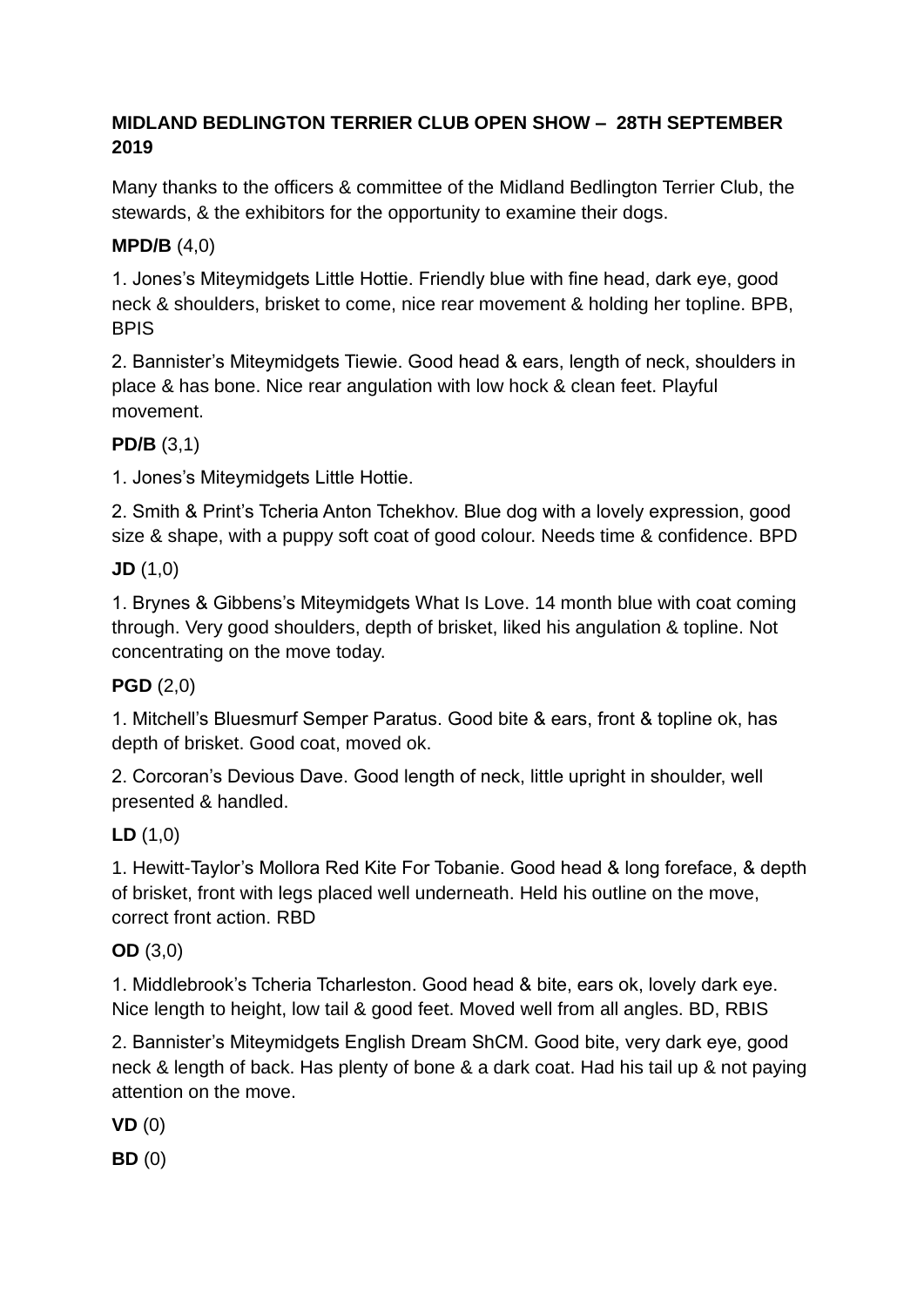## **SNBD** (2,0)

1. Brynes & Gibbens's Miteymidgets What Is Love.

2. Smith & Print's Tcheria Anton Tchekhov.

## **JB** (2,0)

1. Jones's OBE Pengerrig Pure Heart. Long head, pretty expression, nice sloping shoulders, dark coat with guard hair. Has good sloping pasterns & tight feet. Moved well. RBB

2. Pedersen's Trurich Summer Dream. Good bite, nice shoulders & topline, moved ok. Carrying a little weight.

# **PGB** (2,1)

1. Bartley's Hopefell Lady Vera. Blue with good, even, colour. Nice length to height & long neck. Good muscle to thigh & clean feet. Moved well.

## **LB** (5,1)

1. Middlebrook's Poppyblu Elara. Long head, prefer more fill. Good dark coat & depth of brisket. Has muscle & nice topline. Concentrating & moved well.

2. Mitchell's Miteymidgets Say Mama. Good shoulders & depth of brisket, dark coat. Low hocks & good feet. Lost her topline on the move.

## **OB** (4,1)

1. Owen's Bisbee Razzle Dazzle. Good head, bite, neck & shoulders, bone & muscle to thigh. Best movement, rear legs parallel & definite topline. BB, BIS

2. Bannister's Ch Miteymidgets Going Global JW ShCM. Similar notes to 1. Good size, better coat & colour, sloping pasterns. Moved well, just preferred the topline of 1.

## **VB** (5,1)

1. Hewitt-Taylor'sTobanie Earth Song. Strong head with long foreface, fine ears. Good depth of brisket, low tail. Good movement, enjoying her day. BVIS

2. Godden's Vakurblue Bacon Buttie. Nice head, shoulders ok but a little heavier in the front. Good rear angulation, moved ok.

# **BB** (3,0)

1. Bannister's Miteymidgets Love In Bloom JW. Good head & eyes, clean teeth, has colour & liked her length of back. Moved well.

2. Owen's Bisbee A Touch Of Class. Pretty head & expression, good length to height. Has good muscle & moved ok. Preferred the shoulder to 1.

# **SNBB** (2,0)

1. Jones's Miteymidgets Little Hottie.